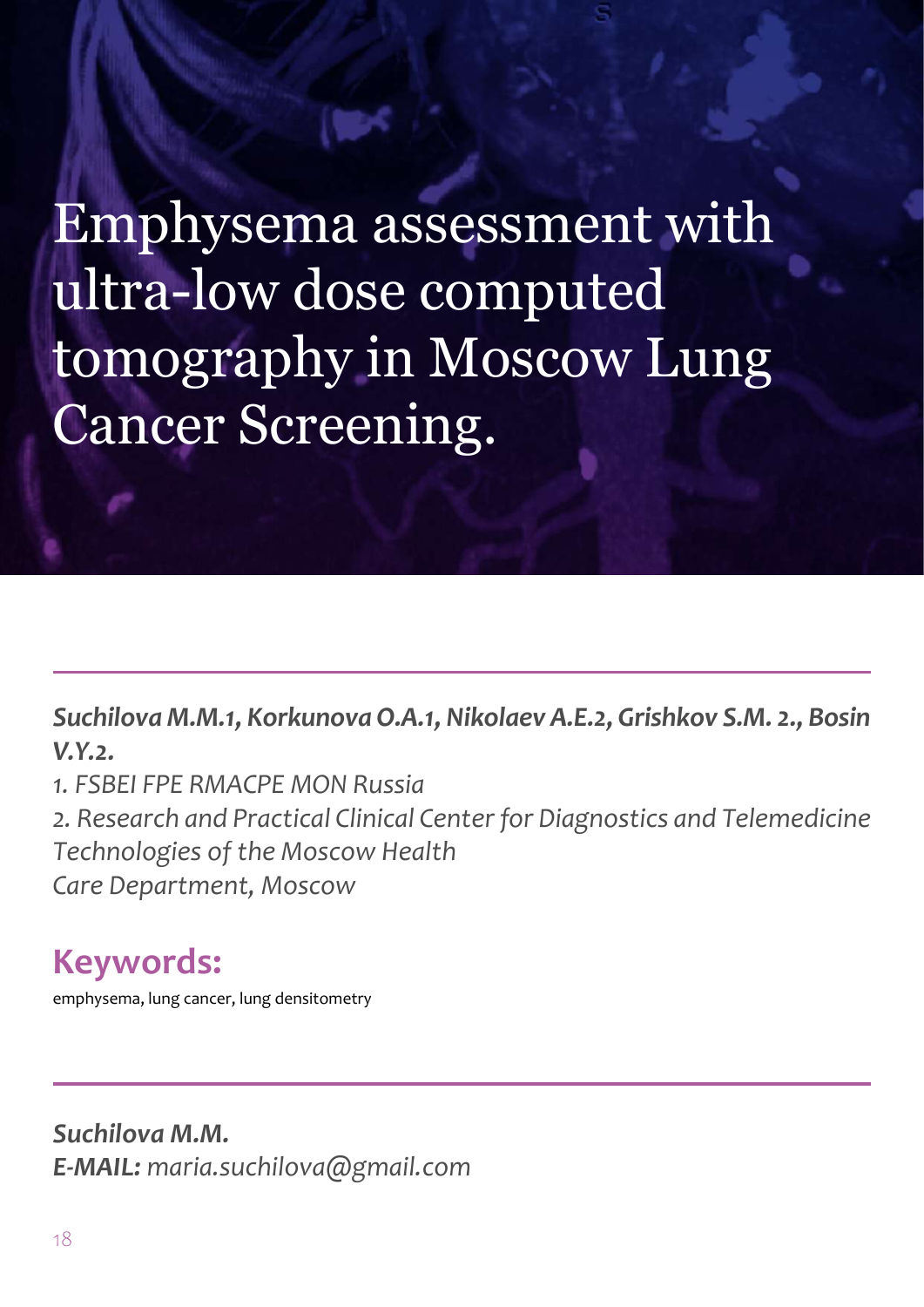### **Introduction**

Lung cancer is one of the most common oncological diseases and a leading cause of cancer death in the world [1]. According to the literature, lung cancer mortality in both sexes is the most frequent cause of cancer death through the years [2-6].

In Russia, such diseases as coronary heart disease (CHD), lung cancer and chronic obstructive pulmonary disease (COPD) are the most common causes of death. CHD has 1st, lung cancer - 6th and COPD - 10th places respectively in the distribution of disease and death according to WHO and the Institute for Health Metrics and Evaluation (IHME). Early detection and treatment of these conditions can influence the progression of the diseases and decrease the morbidity and mortality rates. In Russia, lung cancer has the first place in the cancer mortality rate among men [7-8]. Advanced lung cancer accounts for 70% of all the diagnosed cases of lung cancer in Russia and leads to death in 50% of cases within the 1st year. [10]. In 2017, the crude mortality rate for lung cancer was 34,18/100 000 (59,66 for males and 12,15 for females), the rate in Moscow was lower than in other Russian regions and reached 26,13/100 000 (40,46 for males and 13,82 for females) [9].

There were several attempts to use a low-dose computed tomography (LDCT) in lung cancer screening after computed tomography (CT) became commonly used. The major randomised trials are: DLST (Danish Lung Cancer Screening Trial) [11], MILD (Multicentric Italian Lung Detection) [12], ITALUNG [13], DANTE [14], LUSI [15], NLST (National Lung Screening Trial) [16].

LDCT allows to detect emphysema as well as focal lesions. A cohort study in lung cancer screening revealed that patients with COPD developed lung cancer 2-4 times frequently than patients without COPD [17, 18, 19, 20].

## **Emphysema as a predictor of COPD**

Chronic obstructive pulmonary disease is a chronic life-threatening condition that gets worse over time. This disease is characterized by increasing breathlessness, poor airflow, еxacerbations and may become severe [21]. The majority of patients with COPD are smokers.

Global epidemiological studies BOLD and PLATINO revealed that there are at least 600 million patients with COPD worldwide today [22, 23]. Global Initiative for Chronic Obstructive Lung Disease (GOLD) is the main document that standardized strategy for the management of COPD [24].

Spirometry is the standard test to detect COPD, the diagnosis considered to be certain when postbronchodilator FEV1/FVC is < 0.7. COPD severity depends on symptoms and exacerbation frequency and it also must be remembered that early stages may be asymptomatic and, consequently, undetected. Recently, the US Preventive Services Task Force found that early detection of COPD in asymptomatic persons with spirometry does not improve health-related quality of life. There is no evidence of the efficacy of screening for COPD in asymptomatic adults using prescreening questionnaires and spirometry [25].

The method of early detection of COPD includes a quantitative assessment of emphysema, bronchial wall thickness and air trapping on chest CT scans. Quantitative assessment of emphysema is studied more than other signs of COPD mentioned above. Fully automatic quantitative assessment of emphysema in chest CT scans is more accurate than visual quantitative evaluation in chest CT scans or chest X-ray [26]. Regardless of the COPD stage, which was identified with pulmonary function tests, there is a strong correlation between the detection of emphysema on chest CT and lung cancer [27-30].

The "golden standard" of CT protocol and a threshold value for fully automatic quantitative assessment of emphysema are not developed yet. Emphysema could be quantitatively assessed with an automatic program for lung densitometry, which calculates the percentage of voxels based on the certain threshold value or lower it, usually from -910/-950 to -970 HU [31]. Moreover, the Perc15 technique, which identifies the HU meaning of the 15th percentile point of the lung density histogram [32]. The lower Perc15 value, i.e. closer to -1000 HU, the more severe emphysema is diagnosed. This method allows to classify single voxels as lung, emphysema or hyperinflation due to functional small airways disease.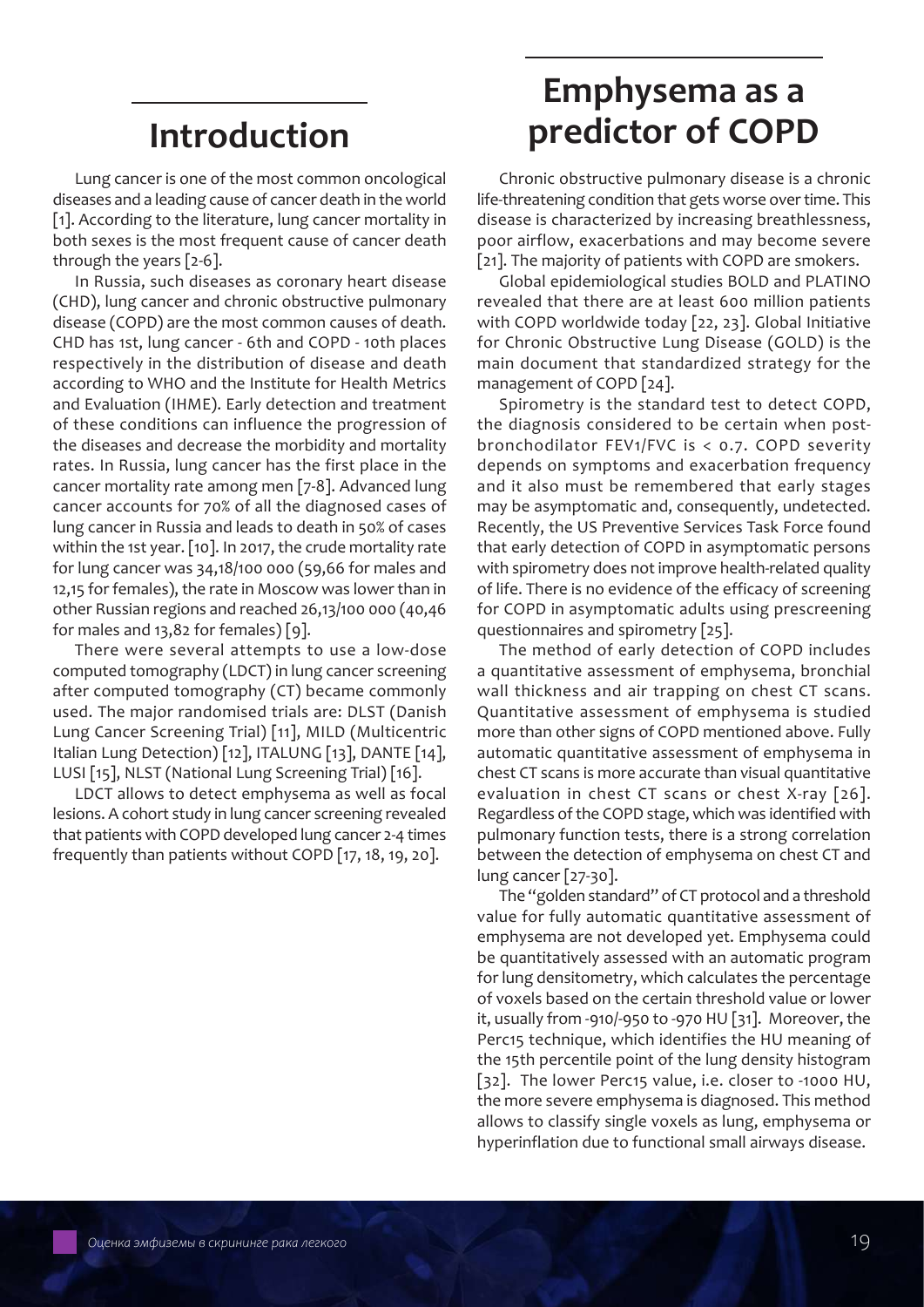## **Goals of the research**

- 1. To evaluate the feasibility of emphysema diagnostics with ultra-low dose computed tomography (ULDCT) for lung cancer screening compared to routine CT.
- 2. To assess the prevalence of emphysema in ULDCTbased lung cancer screening in Moscow.

#### **Materials and methods**

ToshibaAquilion 64 and specially developed ULD CT scanning protocols with radiation-absorbed dose up to 1 mSv, which is used for chest X-ray screening in adults (SanRaN 2.6.1.1192-03), were used to perform examinations of patients with different weight.

Patients were included in the study according to the following enrolment criteria: 50 years of age or older; more than 30 pack-year smoking history; patients, who gave up smoking 15 years ago; no history of lung cancer, bronchial cancer or tracheal cancer; no history of lung metastases in patients with other cancers.

For preliminary evaluation of prevalence and severity of emphysema, a retrospective review of the results (images and reports) of ultra-low-dose chest computed tomography (ULD CT) that were performed in 2017 during project named "Moscow Screening for Lung Cancer" was done. The parameters were quantified for both ULD CT images and CT images, which were performed at 10 days interval.

The differences between CT indexes of emphysema, air trappings and bronchial wall thickness were evaluated on end-inhale and end-exhale ULD CT scans, which were performed as a part of the project "Moscow Screening for Lung Cancer" in 2017, with the use of Phillips Intellspace Portal 11.

Medical data was depersonalized according to personal data protection law. The analysis of DICOM 3.0 images was done with «AGFA Agility Enterprise 8.0» and «OsiriX MD (v.5.5.1 64-bit)» software. Philips Intellispace 4.0 was used for quantitive evaluation of emphysema.

# **Results**

Smoking was one of the major inclusion criteria for it is known to be the cause of chronic obstructive pulmonary disease (COPD) in 79% of cases. 1678 participants (31,6%) of the lung cancer screening had a history of COPD. It is important to pay attention to such findings as emphysema and bronchial wall thickness, revealed during ULD CT screening for lung cancer, because it may help to detect early stages of COPD.

Regardless of the foci that could be classified with LungRads, incidental findings in the lungs were revealed in 68,5% (174/254) of cases. Primary LDCT reports included only  $42,5\%$  (74/174) of them.

The most frequent incidental findings on LDCT of the respiratory system included:

- thickening of the bronchial wall 51,1% (90/174),
- emphysema 31,65% (49/174),
- bronchiectasis 51,1% (90/174),
- interstitial lung disease 16,4% (29/174),
- thickening of parenchyma 6,1% (11/174),
- pulmonary fibrosis 22,3% (39/174).

Estimating weather emphysema was characterized in the reports the reports or not, we found that it was not mentioned in 24% of cases (12/49). Nearly half (51%, 30/49) of the radiologists did not characterized emphysema as centrilobular, panlobular, paraseptal, irregular.

Regardless of the difficulties in qualitative assessment of emphysema, ULD CT images could also be used to quantitative assessment. ULD CT and CT images (pic. 1) of the same patient, which were performed in 4 days interval end-inhale (the differences of volumes - 2,3%) are shown below. The patient has equal volumes of emphysema when threshold value for CT is -950HU and -933HU - for ULD CT.

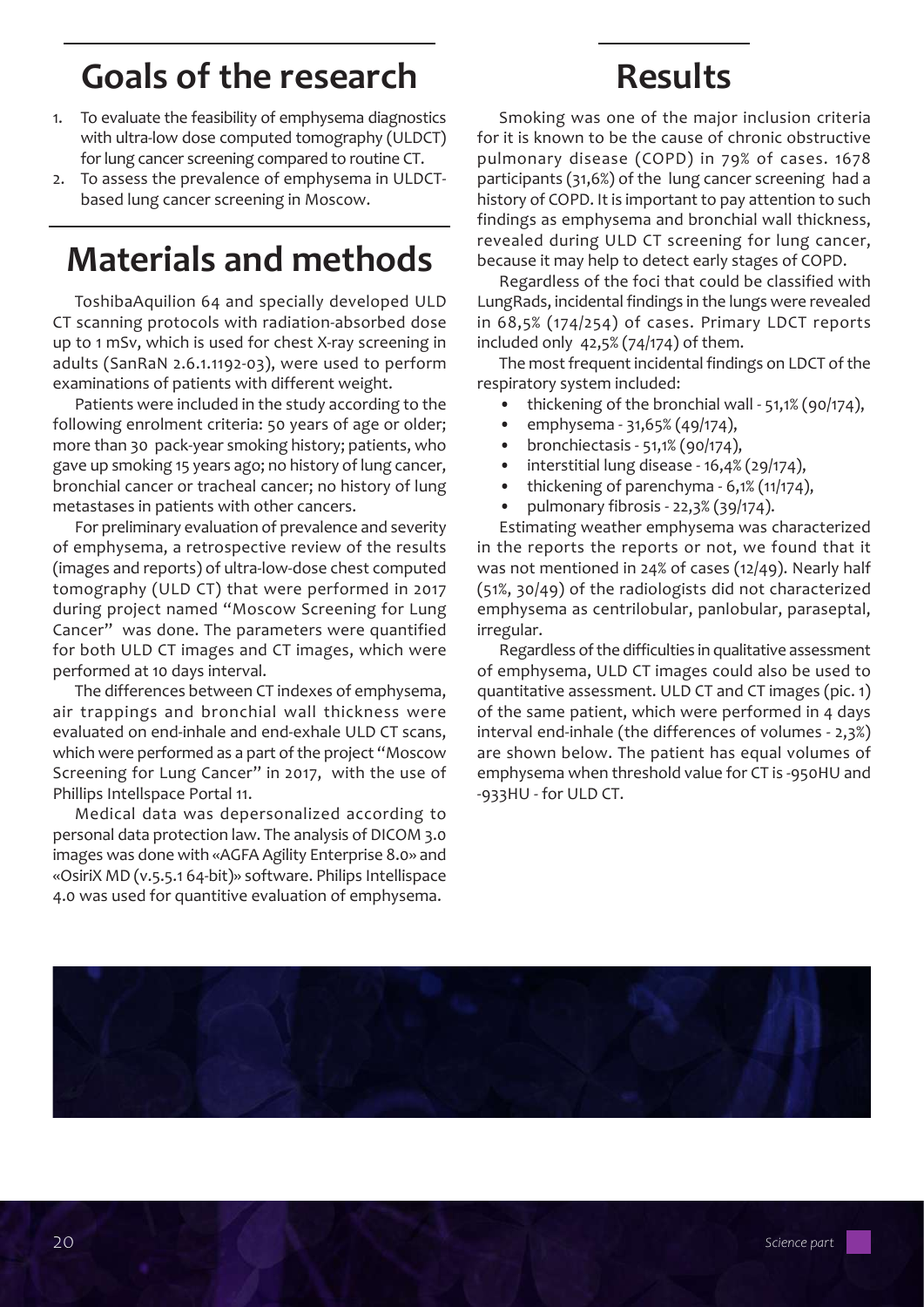

*Picture 1. – Quantitative assessment of emphysema on CT and ULD CT images with different threshold values* 

#### **Discussion**

Pulmonary emphysema can be assessed not only qualitatively, but also quantitatively on and-inhale and end-exhale ULD CT data, which allows to evaluate the prevalence of the predictor of COPD in lung cancer screening in more details. Emphysema diagnosed with ULD CT in lung cancer screening should be studied in

order to detect these diseases early. Screening for the predictor of COPD in addition to screening for lung cancer will significantly improve its efficacy and diagnostic significance.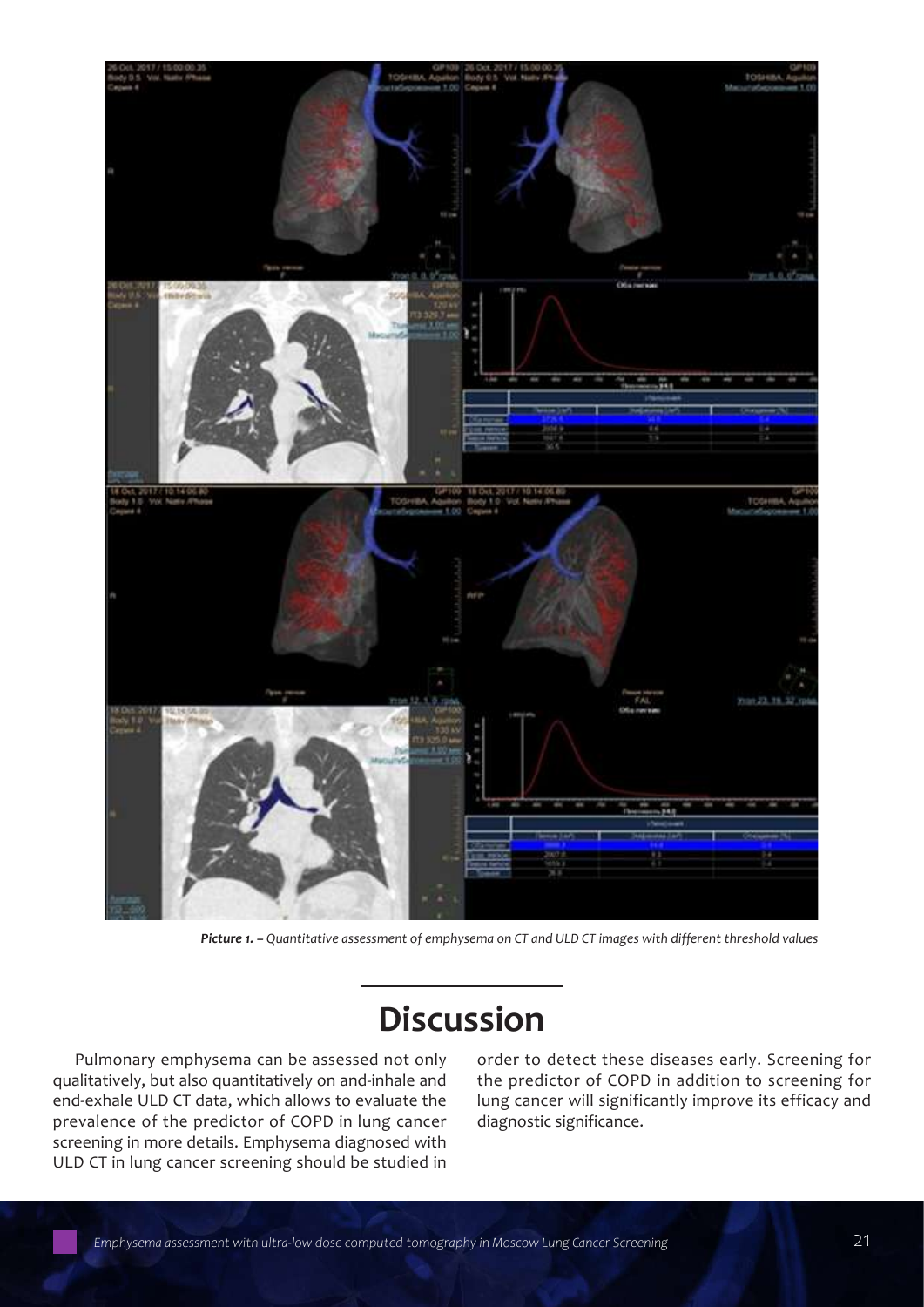# **References:**

- Bray F, Ferlay J, Soerjomataram I, Siegel RL, Torre LA, Jemal A. Global cancer statistics 2018: GLOBOCAN estimates of incidence and mortality worldwide for 36 cancers in 185 countries. CA Cancer J Clin. 2018 Nov;68(6):394-424. doi: 10.3322/caac.21492.
- 2. Aberle DR, Adams AM, Berg CD, Black WC, Clapp JD, Fagerstrom RM, Gareen IF, Gatsonis C, Marcus PM, Sicks JD. Reduced lung-cancer mortality with low-dose computed tomographic screening. N Engl J Med. 2011 Aug 4;365(5):395-409. doi: 10.1056/ NEJMoa1102873
- 3. Bach PB, Mirkin JN, Oliver TK, Azzoli CG, Berry DA, Brawley OW, Byers T, Colditz GA, Gould MK, Jett JR, Sabichi AL, Smith-Bindman R, Wood DE, Qaseem A, Detterbeck FC. Benefits and harms of CT screening for lung cancer: a systematic review. JAMA. 2012 Jun 13;307(22):2418-29. doi:10.1001/jama.2012.5521
- 4. Field JK, Smith RA, Aberle DR, Oudkerk M, Baldwin DR, Yankelevitz D, Pedersen JH, Swanson SJ, Travis WD, Wisbuba II, Noguchi M, Mulshine JL. International association for the study of lung cancer computed tomography screening workshop 2011 report. J Thorac Oncol. 2012 Jan;7(1):10-19. doi: 10.1097/JTO.0b013e31823c58ab
- 5. Horeweg N, van der Aalst CM, Thunnissen E, Nackaerts K, Weenink C, Groen HJ, Lammers JW, Aerts JG, Scholten ET, van Rosmalen J, Mali W, Oudkerk M, de Koning HJ. Characteristics of lung cancers detected by computer tomography screening in the Randomized NELSON Trial. Am J Respir Crit Care Med. 2013 Apr 15;187(8):848-54. doi: 10.1164/rccm.201209-1651OC
- 6. Humphrey LL, Deffebach M, Pappas M, Baumann C, Artis K, Mitchell JP, Zakher B, Fu R, Slatore CG. Screening for lung cancer with lowdose computed tomography: a systematic review to update the US Preventive services task force recommendation. Ann Intern Med. 2013 Sep 17;159(6):411-20. doi: 10.7326/0003-4819-159-6-201309170-00690,
- 7. dop. Petrova GV, Kaprin AD, Grecova OP, Starinskij VV, red. Zlokachestvennye novoobrazovaniya v Rossii obzor statisticheskoj informacii za 1993-2013 gg. Moskva, RF; 2015. 259с.
- 8. dop. Kaprin AD, Starinskij VV, Petrova GV red. Zlokachestvennye novoobrazovaniya v Rossii v 2017 godu (zabolevaemost' i smertnost'). Moskva, RF; 2018. 9с.
- 9. dop. Kaprin AD, Starinskij VV, Petrova GV red. Zlokachestvennye novoobrazovaniya v Rossii v 2017 godu (zabolevaemost' i smertnost'). Moskva, RF; 2018. 180s.
- 10. Kaprin AD, Starinskij VV, Petrova GV red. Sostoyanie onkologicheskoj pomoshchi naseleniyu Rossii v 2017 godu. Moskva, RF; 2018. 96 s.
- 11. Wille MM, Dirksen A, Ashraf H, Saghir Z, Bach KS, Brodersen J, Clementsen PF, Hansen H, Larsen KR, Mortensen J, Rasmussen JF, Seersholm N, Skov BG, Thomsen LH, Tønnesen P, Pedersen JH. Results of the Randomized Danish lung cancer screening trial with focus on high-risk profiling. Am J Respir Crit Care Med. 2016 Mar 1;193(5):542-51. doi: 10.1164/ rccm.201505-1040OC
- 12. Pastorino U, Rossi M, Rosato V, Marchianò A, Sverzellati N, Morosi C, Fabbri A, Galeone C, Negri E, Sozzi G, Pelosi G, La Vecchia C. Annual or biennial CT screening versus observation in heavy smokers: 5-year results of the MILD trial. Eur J Cancer Prev. 2012 May;21(3):308-15. doi: 10.1097/ CEJ.0b013e328351e1b6
- 13. Paci E, Puliti D, Lopes Pegna A, Carrozzi L, Picozzi G, Falaschi F, Pistelli F, Aquilini F, Ocello C, Zappa M, Carozzi FM, Mascalchi M. Mortality, survival and incidence rates in the ITALUNG randomised lung cancer screening trial. Thorax. 2017 Sep;72(9):825- 31. doi: 10.1136/thoraxjnl-2016-209825
- 14. Infante M, Lutman FR, Cavuto S, Brambilla G, Chiesa G, Passera E, Angeli E, Chiarenza M, Aranzulla G, Cariboni U, Alloisio M, Incarbone M, Testori A, Destro A, Cappuzzo F, Roncalli M, Santoro A, Ravasi G. Lung cancer screening with spiral CT: baseline results of the randomized DANTE trial. Lung Cancer.2008 Mar;59(3):355-63. doi: 10.1016/j.lungcan.2007.08.040
- 15. Becker N, Motsch E, Gross ML, Eigentopf A, Heussel CP, Dienemann H, SchnabelPA, Eichinger M, Optazaite DE, Puderbach M, Wielpütz M, Kauczor HU,